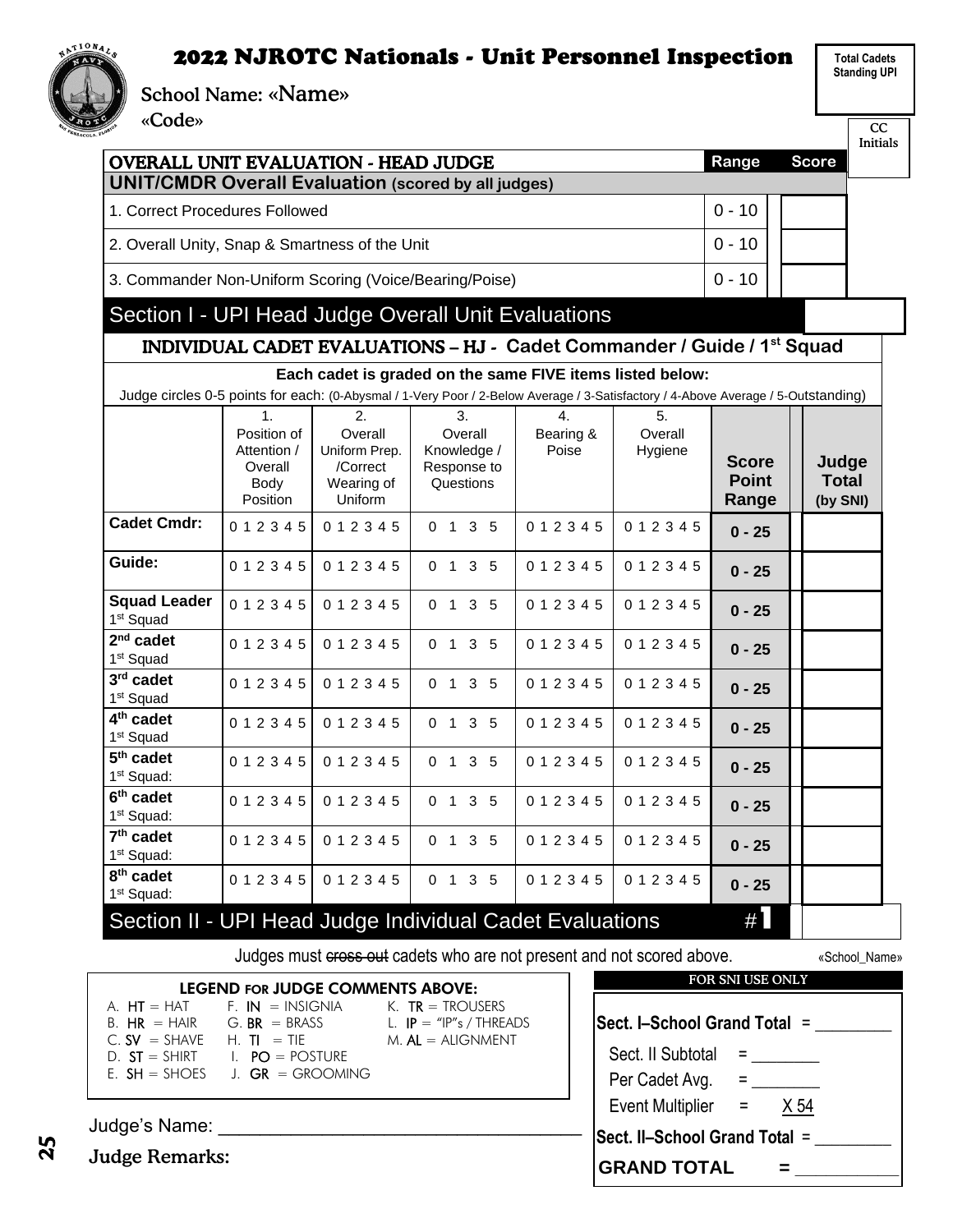

School Name: «Name»

«Code»

| <b>OVERALL UNIT EVALUATION - JUDGE #2</b>                                                                                         |  |  |               |  |   |          | <b>Score</b> |  |
|-----------------------------------------------------------------------------------------------------------------------------------|--|--|---------------|--|---|----------|--------------|--|
| <b>UNIT/CMDR Overall Evaluation (scored by all judges)</b>                                                                        |  |  |               |  |   |          |              |  |
| 1. Correct Procedures Followed                                                                                                    |  |  |               |  |   | $0 - 10$ |              |  |
| 2. Overall Unity, Snap & Smartness of the Unit                                                                                    |  |  |               |  |   |          |              |  |
| 3. Commander Non-Uniform Scoring (Voice/Bearing/Poise)                                                                            |  |  |               |  |   | $0 - 10$ |              |  |
| Section I - UPI Judge #2 Overall Unit Evaluations                                                                                 |  |  |               |  |   |          |              |  |
| INDIVIDUAL CADET EVALUATIONS - JUDGE #2 - Overall Evaluation - 2 <sup>ND</sup> Squad                                              |  |  |               |  |   |          |              |  |
| Each cadet is graded on the same FIVE items listed below:                                                                         |  |  |               |  |   |          |              |  |
| Judge circles 0-5 points for each: (0-Abysmal / 1-Very Poor / 2-Below Average / 3-Satisfactory / 4-Above Average / 5-Outstanding) |  |  |               |  |   |          |              |  |
|                                                                                                                                   |  |  | $\mathcal{B}$ |  | 5 |          |              |  |

|                                                        | 1.<br>Position of<br>Attention /<br>Overall<br>Body<br>Position | 2.<br>Overall<br>Uniform Prep.<br>/Correct<br>Wearing of<br>Uniform | 3.<br>Overall<br>Knowledge /<br>Response to<br>Questions | 4.<br>Bearing &<br>Poise | 5.<br>Overall<br>Hygiene | <b>Score</b><br><b>Point</b><br>Range | Judge<br>Total<br>(by SNI) |
|--------------------------------------------------------|-----------------------------------------------------------------|---------------------------------------------------------------------|----------------------------------------------------------|--------------------------|--------------------------|---------------------------------------|----------------------------|
| <b>Squad Leader</b><br>2 <sup>nd</sup> Squad           | 012345                                                          | 012345                                                              | $3\quad 5$<br>0 <sub>1</sub>                             | 012345                   | 0 1 2 3 4 5              | $0 - 25$                              |                            |
| $2nd$ cadet<br>$2nd$ Squad                             | 012345                                                          | 012345                                                              | 3 <sub>5</sub><br>$\overline{0}$<br>$\mathbf{1}$         | 012345                   | 012345                   | $0 - 25$                              |                            |
| $3rd$ cadet<br>2 <sup>nd</sup> Squad                   | 012345                                                          | 012345                                                              | 3<br>$\Omega$<br>$\mathbf 1$<br>-5                       | 012345                   | 012345                   | $0 - 25$                              |                            |
| 4 <sup>th</sup> cadet<br>$2nd$ Squad                   | 012345                                                          | 012345                                                              | 3 <sub>5</sub><br>0 <sub>1</sub>                         | 012345                   | 012345                   | $0 - 25$                              |                            |
| 5 <sup>th</sup> cadet<br>$2nd$ Squad                   | 012345                                                          | 012345                                                              | 3 <sub>5</sub><br>0 <sub>1</sub>                         | 012345                   | 012345                   | $0 - 25$                              |                            |
| 6 <sup>th</sup> cadet<br>2 <sup>nd</sup> Squad         | 012345                                                          | 012345                                                              | 0 <sub>1</sub><br>$3\quad 5$                             | 012345                   | 012345                   | $0 - 25$                              |                            |
| 7 <sup>th</sup> cadet<br>$2nd$ Squad                   | 012345                                                          | 012345                                                              | 0 <sub>1</sub><br>$3\quad 5$                             | 012345                   | 012345                   | $0 - 25$                              |                            |
| 8 <sup>th</sup> cadet<br>$2nd$ Squad                   | 012345                                                          | 012345                                                              | 0 <sub>1</sub><br>3 <sub>5</sub>                         | 012345                   | 012345                   | $0 - 25$                              |                            |
| Section II - UPI Judge #2 Individual Cadet Evaluations |                                                                 |                                                                     |                                                          |                          |                          | #2                                    |                            |

Judges must cross out cadets who are not present and not scored above. «School\_Name»

 $M.$   $AL = ALIGNMENT$ 

#### LEGEND FOR JUDGE COMMENTS ABOVE:

- A.  $HT = HAT$ <br>
B.  $HR = HAIR$ <br>  $G. BR = BRASS$ <br>  $L. IP = "IP"s / THRE$ B.  $HR = HAIR$  G.  $BR = BRASS$  L.  $IP = "IP"s / THREADS$ <br>C.  $SV = SHAVE$  H.  $TI = TIE$  M.  $AL = ALIGNMENT$  $D. ST = SHIRT$ <br>  $E. SH = SHOES$ <br>  $J. GR = GROMIP$ 
	-
	-
	- $J.$  GR = GROOMING

Judge's Name: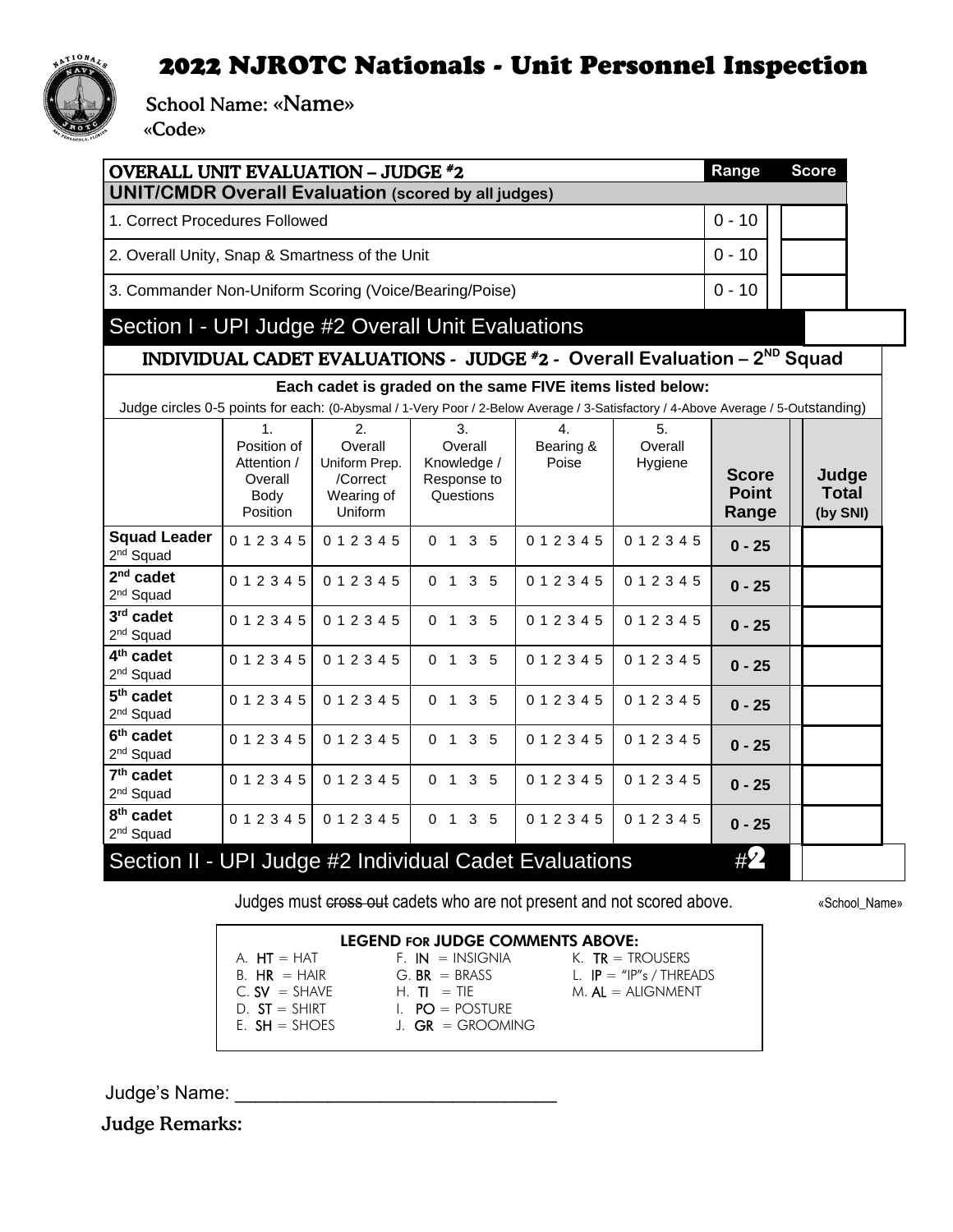

School Name: «Name»

«Code»

| <b>OVERALL UNIT EVALUATION - JUDGE #3</b>                                |                                                                 |                                                                     |                                                                                                                                   |                                        |                          | Range                                 | <b>Score</b>                      |  |
|--------------------------------------------------------------------------|-----------------------------------------------------------------|---------------------------------------------------------------------|-----------------------------------------------------------------------------------------------------------------------------------|----------------------------------------|--------------------------|---------------------------------------|-----------------------------------|--|
| <b>UNIT/CMDR Overall Evaluation (scored by all judges)</b>               |                                                                 |                                                                     |                                                                                                                                   |                                        |                          |                                       |                                   |  |
| 1. Correct Procedures Followed                                           |                                                                 |                                                                     |                                                                                                                                   |                                        |                          |                                       |                                   |  |
| 2. Overall Unity, Snap & Smartness of the Unit                           |                                                                 |                                                                     |                                                                                                                                   |                                        |                          | $0 - 10$                              |                                   |  |
| 3. Commander Non-Uniform Scoring (Voice/Bearing/Poise)                   |                                                                 |                                                                     |                                                                                                                                   |                                        |                          | $0 - 10$                              |                                   |  |
| Section I - UPI Judge #3 Overall Unit Evaluations                        |                                                                 |                                                                     |                                                                                                                                   |                                        |                          |                                       |                                   |  |
| INDIVIDUAL CADET EVALUATIONS - JUDGE #3 - Overall Evaluation - 3rd Squad |                                                                 |                                                                     |                                                                                                                                   |                                        |                          |                                       |                                   |  |
|                                                                          |                                                                 |                                                                     | Each cadet is graded on the same FIVE items listed below:                                                                         |                                        |                          |                                       |                                   |  |
|                                                                          |                                                                 |                                                                     | Judge circles 0-5 points for each: (0-Abysmal / 1-Very Poor / 2-Below Average / 3-Satisfactory / 4-Above Average / 5-Outstanding) |                                        |                          |                                       |                                   |  |
|                                                                          | 1.<br>Position of<br>Attention /<br>Overall<br>Body<br>Position | 2.<br>Overall<br>Uniform Prep.<br>/Correct<br>Wearing of<br>Uniform | 3.<br>Overall<br>Knowledge /<br>Response to<br>Questions                                                                          | $\overline{4}$ .<br>Bearing &<br>Poise | 5.<br>Overall<br>Hygiene | <b>Score</b><br><b>Point</b><br>Range | Judge<br><b>Total</b><br>(by SNI) |  |
| <b>Squad Leader</b><br>3rd Squad                                         | 012345                                                          | 012345                                                              | 3 <sub>5</sub><br>0 <sub>1</sub>                                                                                                  | 012345                                 | 012345                   | $0 - 25$                              |                                   |  |
| $2nd$ cadet<br>3rd Squad                                                 | 012345                                                          | 012345                                                              | 3 <sub>5</sub><br>0 <sub>1</sub>                                                                                                  | 012345                                 | 012345                   | $0 - 25$                              |                                   |  |
| $3rd$ cadet<br>3rd Squad                                                 | 0 1 2 3 4 5                                                     | 012345                                                              | 3 <sub>5</sub><br>0 <sub>1</sub>                                                                                                  | 012345                                 | 012345                   | $0 - 25$                              |                                   |  |
| 4 <sup>th</sup> cadet<br>3rd Squad                                       | 012345                                                          | 012345                                                              | 0 1 3 5                                                                                                                           | 012345                                 | 012345                   | $0 - 25$                              |                                   |  |
| 5 <sup>th</sup> cadet<br>3rd Squad                                       | 012345                                                          | 012345                                                              | 0 1 3 5                                                                                                                           | 012345                                 | 012345                   | $0 - 25$                              |                                   |  |
| 6 <sup>th</sup> cadet<br>3rd Squad                                       | 012345                                                          | 012345                                                              | 0 <sub>1</sub><br>3 <sub>5</sub>                                                                                                  | 012345                                 | 012345                   | $0 - 25$                              |                                   |  |
| 7 <sup>th</sup> cadet<br>3rd Squad                                       | 012345                                                          | 012345                                                              | $0 \t1 \t3 \t5$                                                                                                                   | 012345                                 | 012345                   | $0 - 25$                              |                                   |  |
| 8 <sup>th</sup> cadet<br>3rd Squad                                       | 012345                                                          | 012345                                                              | 0 1 3 5                                                                                                                           | 012345                                 | 012345                   | $0 - 25$                              |                                   |  |
| Section II - UPI Judge #3 Individual Cadet Evaluations                   |                                                                 |                                                                     |                                                                                                                                   |                                        |                          | #3                                    |                                   |  |

Judges must cross out cadets who are not present and not scored above. «School\_Name»

| <b>LEGEND FOR JUDGE COMMENTS ABOVE:</b> |                      |                           |  |  |  |  |  |  |
|-----------------------------------------|----------------------|---------------------------|--|--|--|--|--|--|
| A. $HT = HAT$                           | $F.$ IN $=$ INSIGNIA | K. $TR = TROUSERS$        |  |  |  |  |  |  |
| $B. HR = HAIR$                          | $G.$ BR $=$ BRASS    | L. $IP = "IP"s / THREADS$ |  |  |  |  |  |  |
| $C.$ SV $=$ SHAVE                       | $H$ TI $=$ TIF       | $M.$ AL = ALIGNMENT       |  |  |  |  |  |  |
| $D. ST = SHIRT$                         | $I. PO = POSTURE$    |                           |  |  |  |  |  |  |
| $E. SH = SHOES$                         | $L$ GR = GROOMING    |                           |  |  |  |  |  |  |

Judge's Name: \_\_\_\_\_\_\_\_\_\_\_\_\_\_\_\_\_\_\_\_\_\_\_\_\_\_\_\_\_\_\_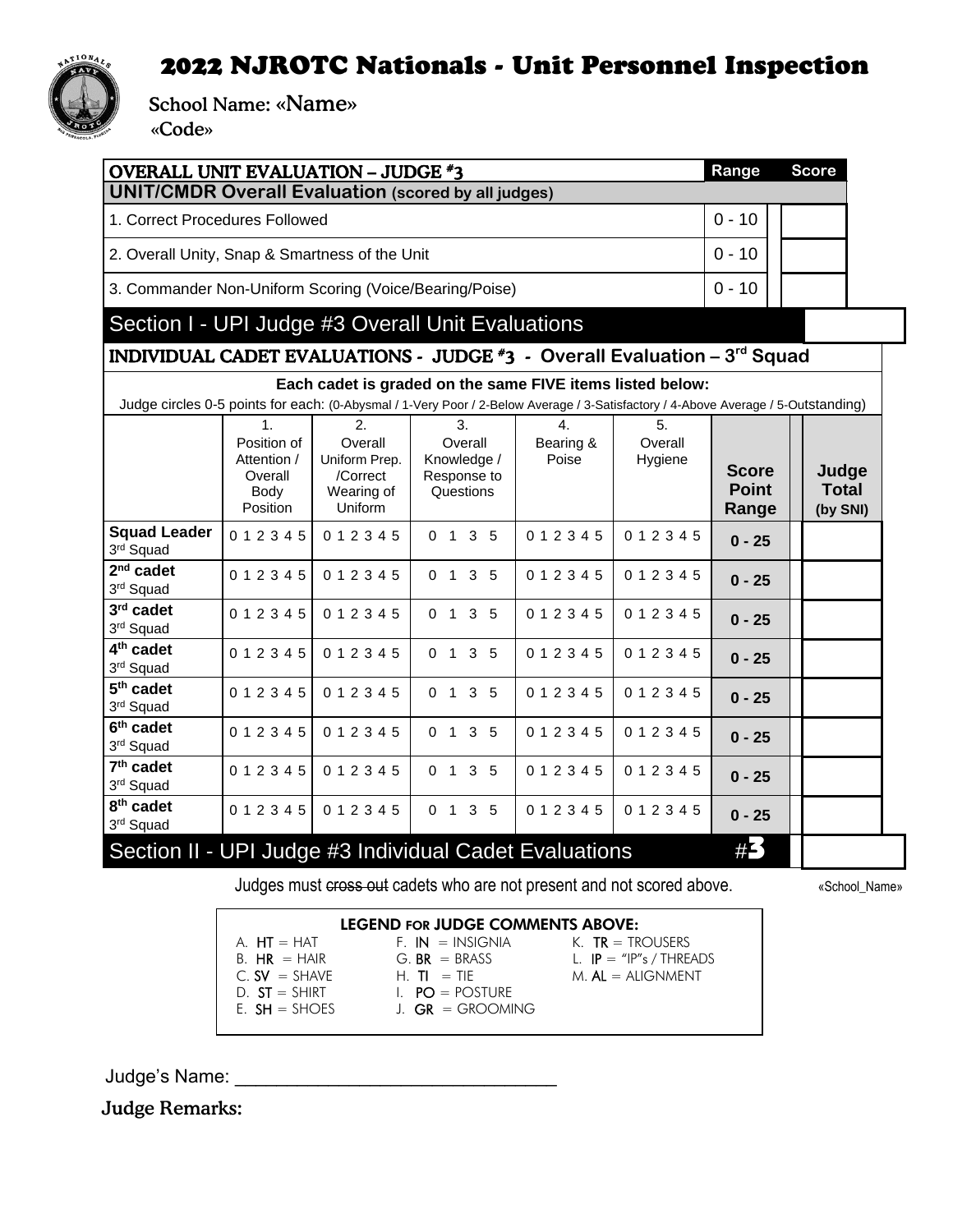

School Name: «Name»

«Code»

| <b>OVERALL UNIT EVALUATION - JUDGE #4</b><br><b>UNIT/CMDR Overall Evaluation (scored by all judges)</b> |          |  |  |  |  |  |  |  |
|---------------------------------------------------------------------------------------------------------|----------|--|--|--|--|--|--|--|
| 1. Correct Procedures Followed                                                                          | $0 - 10$ |  |  |  |  |  |  |  |
| 2. Overall Unity, Snap & Smartness of the Unit                                                          | $0 - 10$ |  |  |  |  |  |  |  |
| 3. Commander Non-Uniform Scoring (Voice/Bearing/Poise)                                                  | $0 - 10$ |  |  |  |  |  |  |  |
| Section I - UPI Judge #4 Overall Unit Evaluations                                                       |          |  |  |  |  |  |  |  |
| INDIVIDUAL CADET EVALUATIONS - JUDGE #4 - Overall Evaluation - 4 <sup>th</sup> Squad                    |          |  |  |  |  |  |  |  |

**Each cadet is graded on the same FIVE items listed below:**

Judge circles 0-5 points for each: (0-Abysmal / 1-Very Poor / 2-Below Average / 3-Satisfactory / 4-Above Average / 5-Outstanding)

|                                                | $\mathbf{1}$ .<br>Position of                     | 2.<br>Overall                                             | 3.<br>Overall                                            | 4.                 | 5.<br>Overall |                                       |                            |
|------------------------------------------------|---------------------------------------------------|-----------------------------------------------------------|----------------------------------------------------------|--------------------|---------------|---------------------------------------|----------------------------|
|                                                | Attention /<br>Overall<br>Body<br><b>Position</b> | Uniform Prep.<br>/Correct<br>Wearing of<br><b>Uniform</b> | Knowledge /<br>Response to<br>Questions                  | Bearing &<br>Poise | Hygiene       | <b>Score</b><br><b>Point</b><br>Range | Judge<br>Total<br>(by SNI) |
| <b>Squad Leader</b><br>4 <sup>th</sup> Squad   | 0 1 2 3 4 5                                       | 012345                                                    | 3 <sub>5</sub><br>$\overline{1}$<br>$\Omega$             | 012345             | 012345        | $0 - 25$                              |                            |
| $2nd$ cadet<br>4 <sup>th</sup> Squad           | 0 1 2 3 4 5                                       | 012345                                                    | 3 <sub>5</sub><br>$\overline{1}$<br>$\mathbf 0$          | 012345             | 012345        | $0 - 25$                              |                            |
| 3rd cadet<br>4 <sup>th</sup> Squad             | 0 1 2 3 4 5                                       | 012345                                                    | 3<br>$\overline{1}$<br>5<br>$\Omega$                     | 012345             | 012345        | $0 - 25$                              |                            |
| 4 <sup>th</sup> cadet<br>4 <sup>th</sup> Squad | 0 1 2 3 4 5                                       | 012345                                                    | 3 <sub>5</sub><br>$\Omega$<br>$\mathbf{1}$               | 012345             | 012345        | $0 - 25$                              |                            |
| 5 <sup>th</sup> cadet<br>4 <sup>th</sup> Squad | 0 1 2 3 4 5                                       | 012345                                                    | 3 <sub>5</sub><br>$\Omega$<br>$\overline{1}$             | 012345             | 012345        | $0 - 25$                              |                            |
| $6th$ cadet<br>4 <sup>th</sup> Squad           | 0 1 2 3 4 5                                       | 012345                                                    | 3<br>$\mathbf{1}$<br>5<br>$\Omega$                       | 012345             | 012345        | $0 - 25$                              |                            |
| 7 <sup>th</sup> cadet<br>4 <sup>th</sup> Squad | 0 1 2 3 4 5                                       | 012345                                                    | 3 <sub>5</sub><br>$\Omega$<br>$\overline{1}$             | 012345             | 012345        | $0 - 25$                              |                            |
| 8 <sup>th</sup> cadet<br>4 <sup>th</sup> Squad | 0 1 2 3 4 5                                       | 012345                                                    | 3 <sub>5</sub><br>$\overline{1}$<br>$\Omega$             | 012345             | 012345        | $0 - 25$                              |                            |
| Cootion II                                     |                                                   |                                                           | <b>IIDI</b> <i>Judge #1 Individual Codet Evaluations</i> |                    |               | #4                                    |                            |

Section II - UPI Judge #4 Individual Cadet Evaluations #

Judges must cross out cadets who are not present and not scored above.  $\blacksquare$  «School\_Name»

#### LEGEND FOR JUDGE COMMENTS ABOVE:

- A.  $HT = HAT$  F. IN = INSIGNIA K. TR = TROUSERS B.  $HR = HAIR$  G.  $BR = BRASS$  L.  $IP = "IP's / THREADS$ <br>C.  $SV = SHAVE$  H.  $TI = TIE$  M.  $AL = ALIGNMENT$  $D. ST = SHIRT$   $I. PO = POSTURE$ <br>  $E. SH = SHOES$   $J. GR = GROMI$ 
	-
	-
- 

 $M.$   $AL = ALIGNMENT$ 

- 
- J.  $GR = GROOMING$

Judge's Name: